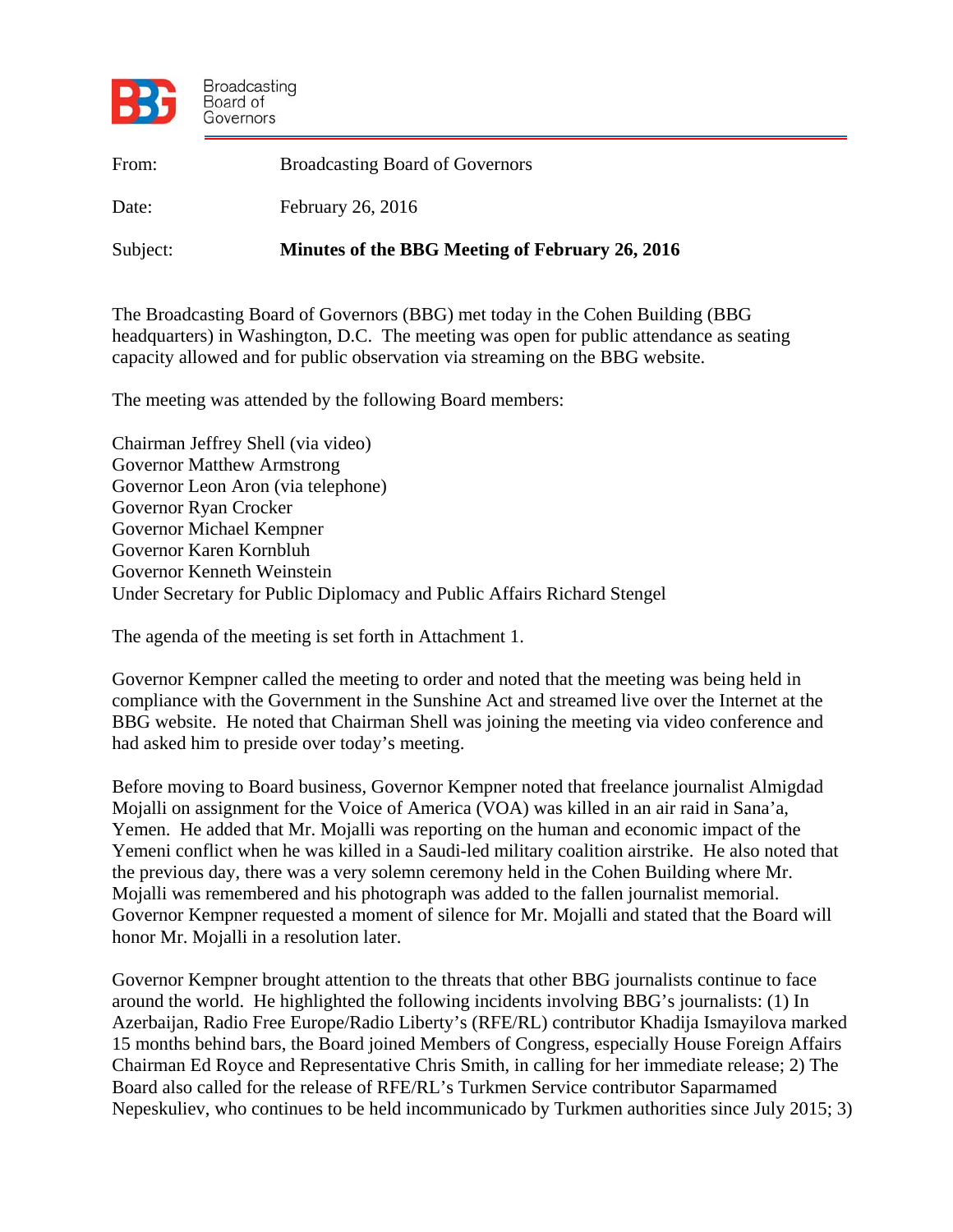embezzlement and fraud scheme; 5) In China, the family members of Radio Free Asia's (RFA) In Afghanistan, the Taliban denounced VOA's Deewa Service and someone sent death threats to a VOA stringer – all in response to reporting on the assassination of a Taliban commander; 3) A reporter of VOA's Russian Service received threats on her personal Facebook account; 4) In Iraq, Alhurra-Iraq journalist Hadi Anbagi received a death threat after reporting on a four million dollar Uyghur Service reporter, Jelil Kashgari, in far western China were questioned and harassed by Chinese police last year, including his mother's home was searched and she was interrogated about her son working for RFA; and 6) Also in China, the family of RFA's Tibetan Service stringer, Soepa Gyaltso, continues to be harassed by Chinese authorities who had detained their 70-year-old father who lives in China's Tibetan area. On a positive note, Governor Kempner announced that in late December, the two jailed brothers of RFA's Uyghur Service reporter, Shohret Hoshur, were released and reunited with their families. Governor Kempner noted that, however, one brother of Shohret Hoshur still remains jailed, and called for his immediate release on behalf of the Board.

Moving to Board business, Governor Kempner stated that the presence of five or more Governors satisfies the Board's quorum requirement, permitting the Board to conduct business based on majority vote. He said that the Board had received by email materials for the consent agenda, and that there was no comment from any Governors.

Governor Kempner described the three items on the consent agenda for the Board's consideration: the minutes of December 16, 2015 meeting; a resolution honoring VOA's stringer Almigdad Mojalli; and a resolution honoring the 30<sup>th</sup> anniversary of VOA's Creole Service. Governor Weinstein moved for adoption of the consent agenda. Governor Armstrong seconded. Without objection, the consent agenda was unanimously adopted by the Board.

In accordance with the Board's prior protocol for allowing members of the public to speak at meetings, Governor Kempner invited Ann Noonan from the Committee for U.S. International Broadcasting (CUSIB), Joseph Noonan from CUSIB, and Adam Clayton Powell III from University of Southern California, and to address the Board for three minutes.

At Governor Kempner's request, BBG CEO Lansing began his report by introducing Grant Turner as the BBG's new Chief Financial Officer (CFO) and invited Mr. Turner to give brief remarks. Mr. Lansing acknowledged Connie Stephens who served as CFO during the interim period and publicly thanked Ms. Stephens for her great work on the BBG's Fiscal Year (FY) 2016 Program Plan and the FY17 budget.

BBG CEO Lansing summarized the President's FY 2017 Budget Request, particularly the proposed investments, and noted that he worked with each of the BBG networks to ensure a strong, unified budget submission. He invited the following individuals to briefly comment on the proposed investments: RFE/RL Vice President Nenad Pejic, Acting VOA Director Kelu Chao, and Director of Technology, Services and Innovation spoke to the \$15 million for expanding digital, mobile and social content; Middle East Broadcasting Networks (MBN) President Brian Conniff and Mr. Pejic spoke to the \$2.5 million to expand Raise Your Voice (RYV) campaign followed by Ms. Chao's description of VOA's efforts to use existing funds to grow the RYV franchise that includes a multi-platform and interactive media strategy for



**Broadcasting** Board of Page # 2 Adopted 4-20-2016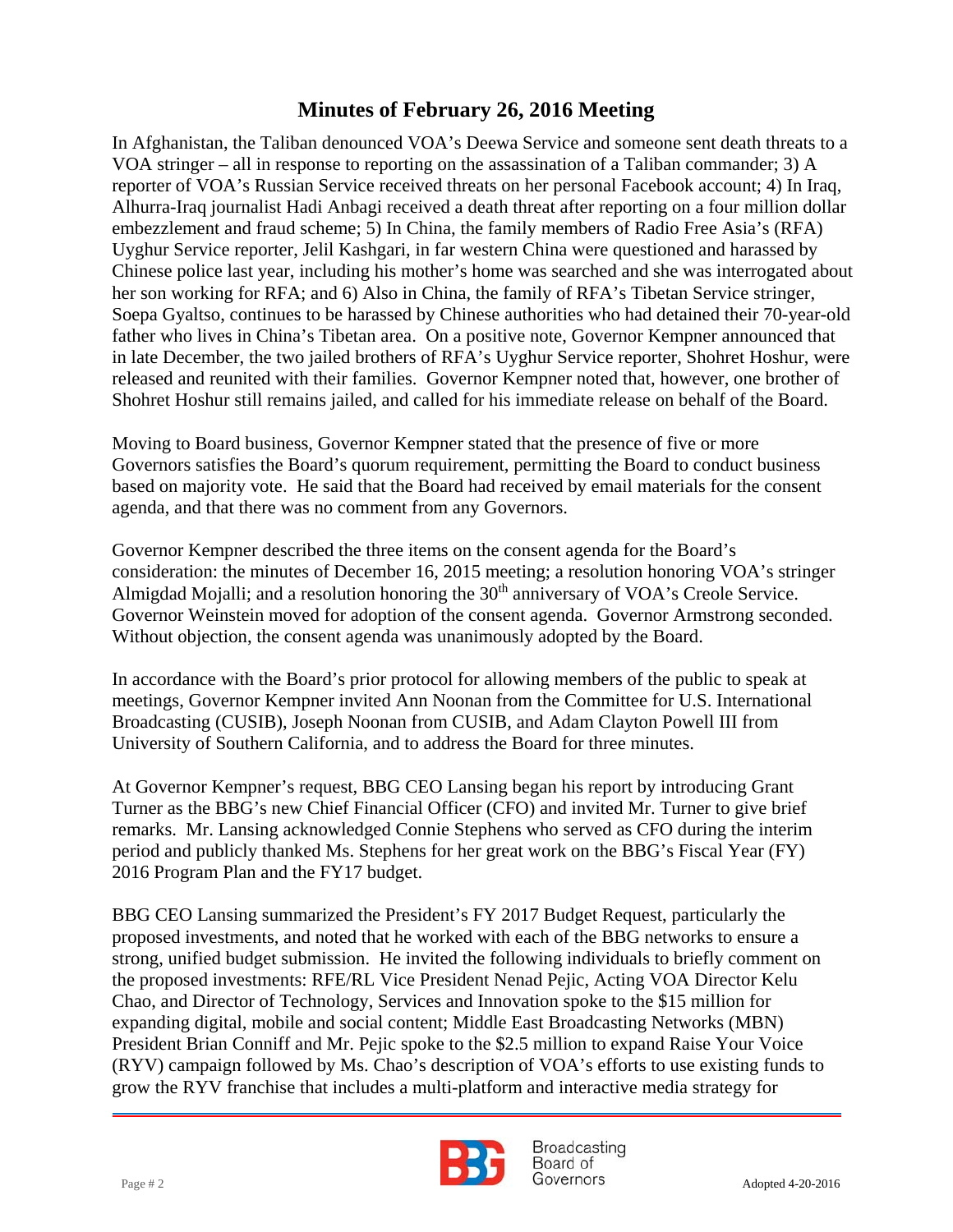measure shortwave listenership, Mr. Mendes elaborated on the regions where research is reaching Hausa-speakers in an effort to thwart the recruiting efforts of the Boko Haram in Northern Nigeria; Mr. Lansing spoke to the \$2 million to expand BBG research capacity; and Mr. Mendes spoke to the \$4.5 million to expand the Kuwait transmitting station and global broadcast capacity. In response to Under Secretary Stengel's question about BBG's ability to conducted and Governor Armstrong referred to the BBG Shortwave Committee's report for additional information on the audience's use of shortwave.

BBG CEO Lansing reported on the Impact Summit that was held with the BBG's network heads, researcher directors, and content producers on February 2 and 3. He noted that measuring impact is among his five strategic themes. He emphasized the importance of how BBG consistently identity and measure impact and hold itself accountable to impact, what those specific impact might be, and when those measures are consistent with all five networks and when are they unique to a particular entity. At Mr. Lansing's invitation, IBB Deputy Director Jeff Trimble described the goals and outcomes. Mr. Trimble noted that the Impact Summit produced important outcomes for BBG's approach to impact, in addition to facilitating dialogue that educated participants about the networks' challenges and opportunities. As an example, Mr. Trimble said that there was consensus among the BBG's networks that indicators for measuring impact should be common where feasible, but market-specifics will often require market-specific indicators. He added that outcomes will translate into a refined impact model, developed by the BBG's Research Directors, to inform the FY 2018 budget formulation. There followed a short video of the Impact Summit.

In closing, BBG CEO announced the newly creation of the Nathanson Public Diplomacy Scholarship sponsored by Marc Nathanson, former Chairman of the BBG, and his wife, Jane Nathnason. He stated that the Nathanson Scholarship is an exciting new training opportunity for all BBG employees. Specifically, it identifies emerging leaders and middle management officials in areas related to public diplomacy and international media, and funds their participation in executive training at the nonpartisan Aspen Institute. At Mr. Lansing's invitation, Chief of Staff Rob Fallon gave an overview and noted details on the process will follow in the near future.

On behalf of the Board, Governor Kempner thanked BBG CEO Lansing for his work which resulted in many positive activities and accomplishments.

The Board then took a short recess and reconvened for a conversation between BBG CEO Lansing and the BBG's network heads on key initiatives and collaborative activities aimed at maximizing their operations in today's challenging media environment.

Following the conversation, Governor Kempner announced that the next Board meeting will be held in the Cohen Building (BBG headquarters) in Washington, D.C. on April 14, 2016. He said that the Governors were encouraged to give input regarding other topics that they may like to see addressed at the next meeting.



**Broadcasting** Board of Page # 3 Adopted 4-20-2016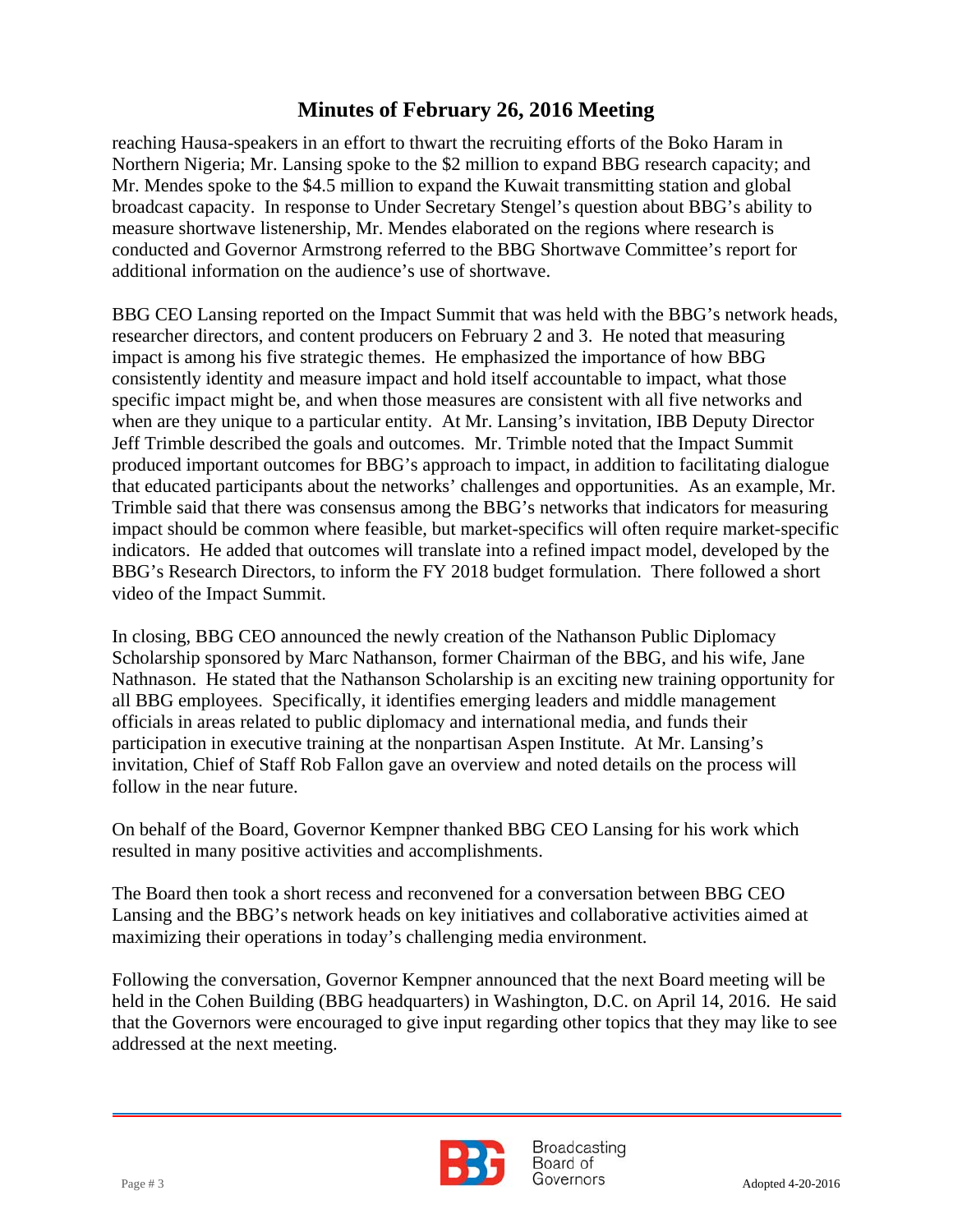The Broadcasting Board of Governors agreed to the following decision elements (all decisions were adopted by a unanimous vote unless otherwise indicated):

- 1. Adoption of Minutes of December 16, 2015. The Board adopted the minutes of the December 16, 2015 meeting of the plenary Board as set forth in Attachment 2.
- 2. Resolution Honoring VOA Stringer Almigdad Mojalli. The Board adopted the resolution honoring Voice of America's (VOA) stringer Almigdad Mojalli as set forth in Attachment 3.
- 3. Resolution Honoring the 30<sup>th</sup> Anniversary of VOA's Creole Service. The Board adopted the resolution honoring the 30<sup>th</sup> anniversary of VOA's Creole Service as set forth in Attachment 4.

Other Attendees:

The following persons were also present during all or part of the meeting: BBG CEO and Director John Lansing; Chief of Staff Rob Fallon; Interim General Counsel and Board Secretary David Kligerman; Director of Board Operations Oanh Tran; Chief Financial Officer Grant Turner; Director of Congressional Affairs Ellona Fritschie; Congressional Assistant on Detail Bruna Ladeira; Senior Advisor on Communications Nasserie Carew; Jeffrey Trimble, IBB Deputy Director; Andre Mendes, IBB Director of the Office of Technology, Services, and Innovation; Kelu Chao, Acting Director of the Voice of America (VOA); Maria "Malule" Gonzalez, Director of the Office of Cuba Broadcasting (OCB); Nenad Pejic, Interim Manager for Radio Free Europe/Radio Liberty (RFE/RL); Ben Herman, RFE/RL General Counsel; Libby Liu, President of Radio Free Asia (RFA); Brian Conniff, President of the Middle East Broadcasting Networks; Joshua Lipsky, Senior Advisor for BBG, Office of the Under Secretary for Public Diplomacy & Public Affairs; and Robert Torres, Coordinator for Broadcasting Board of Governors (BBG) Oversight, Office of Inspector General.

Jeffrey Shell Chairman

Witnessed:

David Kligerman Interim Board Secretary

\_\_\_\_\_\_\_\_\_\_\_\_\_\_\_\_\_\_\_\_\_\_\_\_\_\_\_\_\_

\_\_\_\_\_\_\_\_\_\_\_\_\_\_\_\_\_\_\_\_\_\_\_\_\_\_\_\_\_

Attachments:

- 1. Agenda for February 26, 2016 Board Meeting
- 2. Minutes of December 16, 2015 Board Meeting
- 3. Resolution Honoring VOA Stringer Almigdad Mojalli
- 4. Resolution Honoring the 30<sup>th</sup> Anniversary of VOA's Creole Service

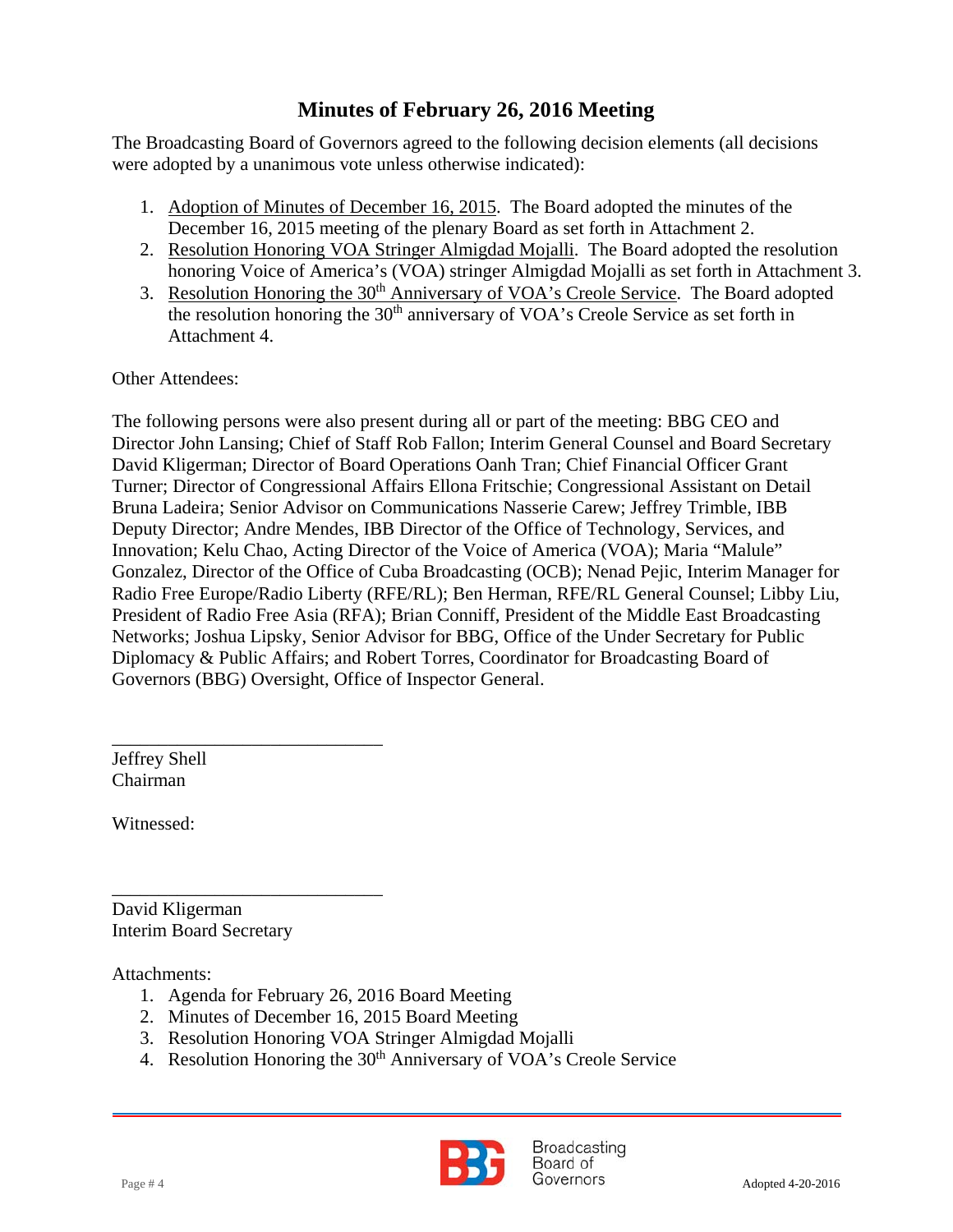### **ATTACHMENT 1**

### **BROADCASTING BOARD OF GOVERNORS**

#### **February 2016 Meeting Agenda**

**(ALL MEETINGS ARE AT COHEN BUILDING, UNLESS OTHERWISE NOTED.)**

#### **Friday, February 26**

#### **11:00 – 1:30 Broadcasting Board of Governors' Open Meeting**

Presiding Governor's Remarks

#### A. Consent Agenda

- Draft Minutes of December 16, 2015 Meeting
- Resolution Honoring VOA Stringer Almigdad Mojalli
- Resolution Honoring the 30<sup>th</sup> Anniversary of VOA's Creole Service
- B. Public Comment
- C. CEO & Director's Report

#### **11:30 Break for Lunch**

#### **12:15 Move to Studio 51, VOA Central News – 1st Floor**

#### **12:30 – 1:30 BBG Open Meeting Continued**

- E. Panel on U.S. International Media Coordinating Council
- F. Other Items for Consideration at Next Board Meeting

#### **1:30 BBG Meeting Adjourned**

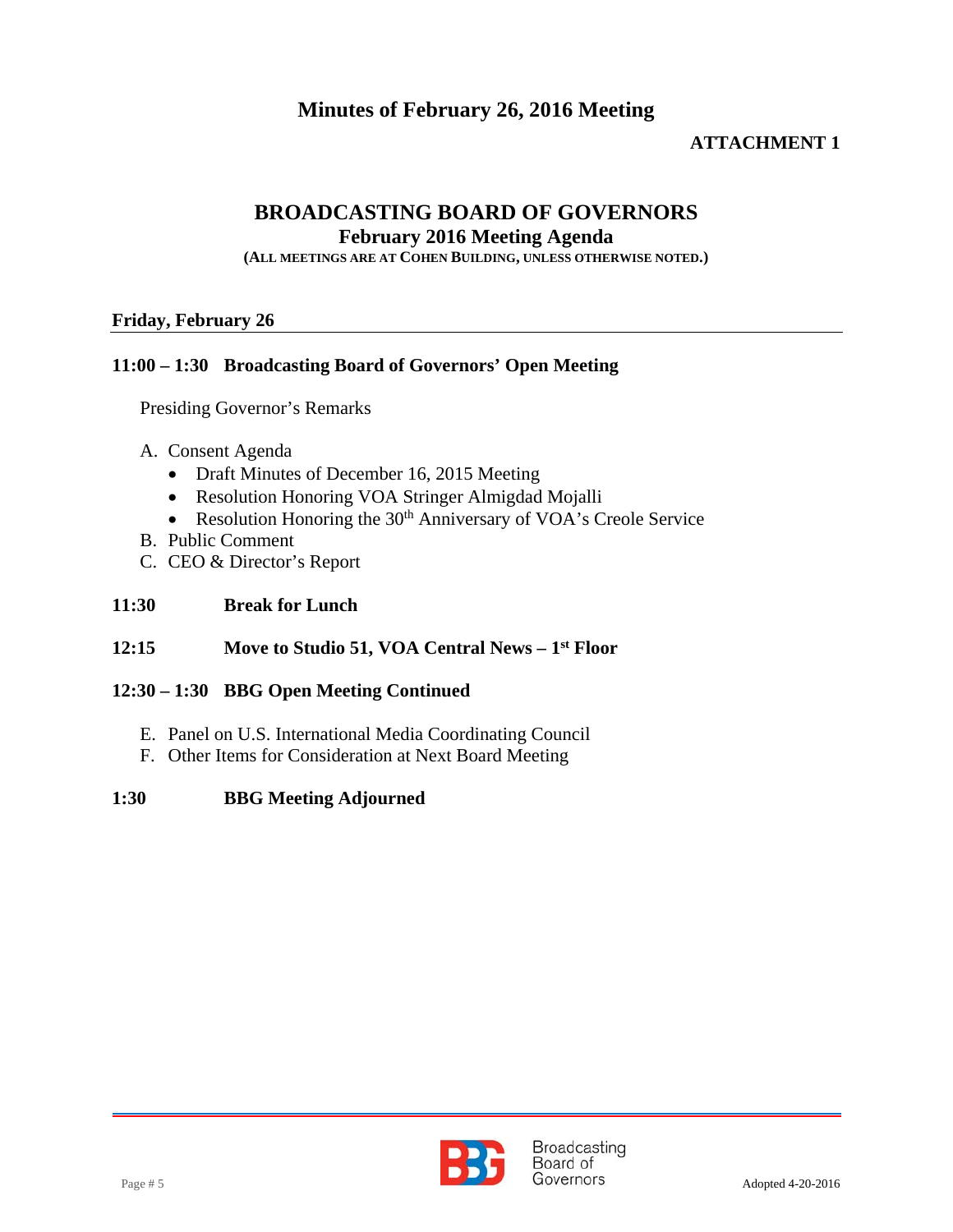#### **ATTACHMENT 2**

From: Broadcasting Board of Governors

Date: December 16, 2015

Subject: **Minutes of the BBG Meeting of December 16, 2015**

The Broadcasting Board of Governors (BBG) met today in the Cohen Building (BBG headquarters) in Washington, D.C. The meeting was open for public attendance as seating capacity allowed and for public observation via streaming on the BBG website.

The meeting was attended by the following Board members:

Chairman Jeffrey Shell Governor Matthew Armstrong Governor Ryan Crocker Governor Michael Kempner Governor Karen Kornbluh Under Secretary for Public Diplomacy and Public Affairs Richard Stengel

Governors Leon Aron and Kenneth Weinstein were not in attendance. Other persons in attendance are listed at the end of these minutes.

The agenda of the meeting is set forth in Attachment 1.

The Chairman called the meeting to order and noted that the meeting was being held in compliance with the Government in the Sunshine Act and streamed live over the Internet at the BBG website.

Chairman Shell briefly noted that yesterday the Board met with Deputy Secretary Tony Blinken. He said that it was a great opportunity for the Board to discuss informally the BBG's priorities and cooperation with the U.S. Department of State. He noted all Board members were in attendance, but that Governors Aron and Weinstein had to travel soon after and therefore cannot be at the Board meeting today.

The Chairman Shell announced some key personnel updates since the last time the Board met in October. He noted the departure of Carlos Garcia-Perez on December 11 and the recent arrival of Maria "Malule" Gonzalez as the new Director of the Office of Cuba Broadcasting (OCB). At the Chairman's invitation, both Mr. Garcia-Perez and Ms. Gonzalez gave brief remarks. The Chairman said that Dan Sreebny's contract with the State Department also ended on December 11, and introduced Joshua Lipsky as Mr. Sreebny's successor, and will be reporting to Under Secretary Stengel on BBG matters. On the final departure, the Chairman noted Rob Bole's resignation in November to work for the New York Times, thanked him for his contributions to U.S. international media, and wished him luck in his new position. Chairman Shell then



**Broadcasting** Board of Page # 6 Adopted 4-20-2016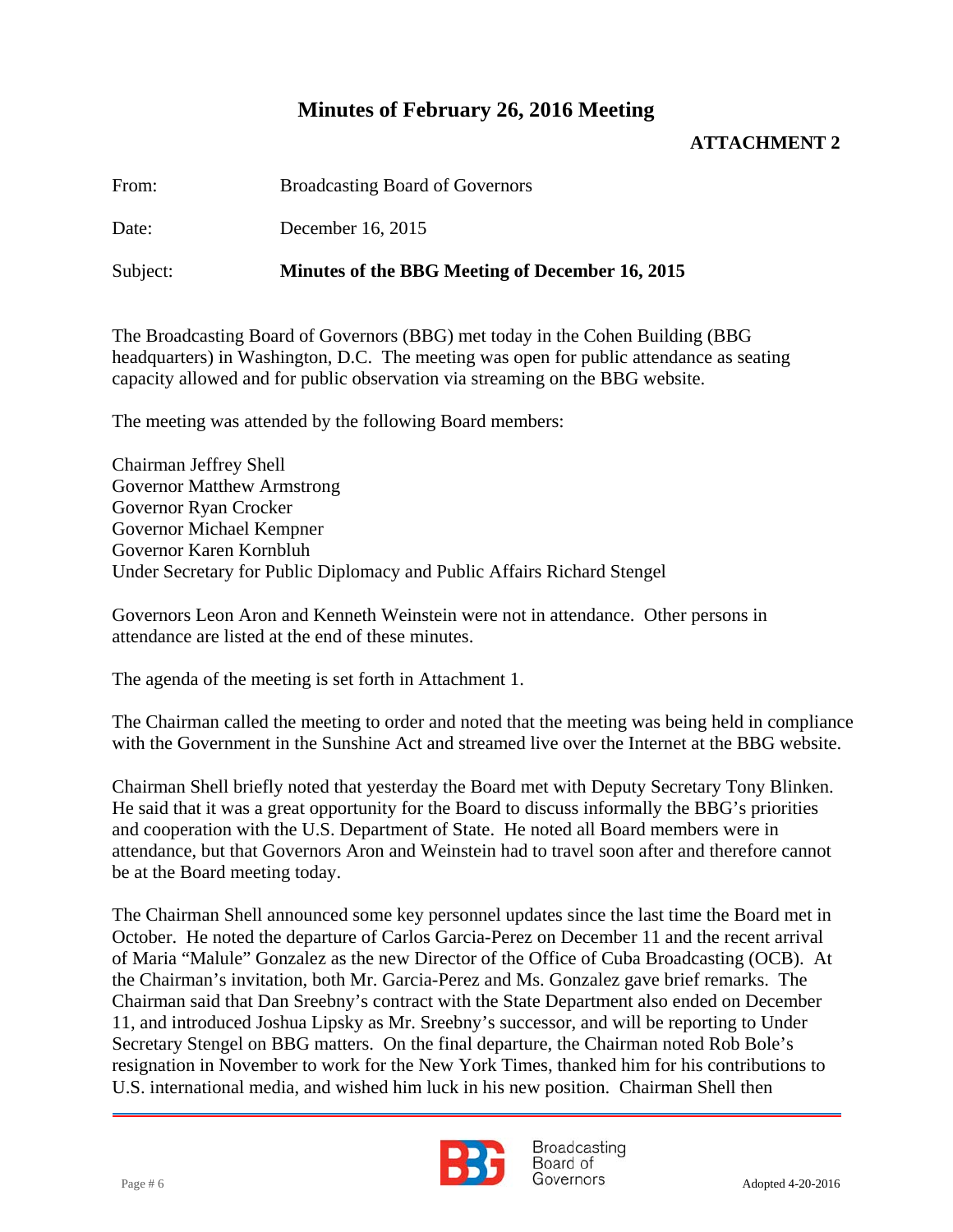welcomed Ellona Fritschie as the BBG's new Director of Congressional Affairs reporting to Chief Executive Officer (CEO) John Lansing.

 Protect Journalists' recent annual report, which it found that threats to press in China have Before starting official Board business, Chairman Shell brought attention to the Committee to reached unprecedented levels, with a record number of journalists behind bars there. He highlighted the following incidents involving BBG's journalists: (1) Soepa Gyaltso, who works for Radio Free Asia's (RFA) Tibetan Service for more than five years, has been receiving threatening calls from authorities to his home in India and his father was detained since November 25 in connection with Mr. Gyaltso's reporting from India on unrest in China's Tibetan region – a topic deemed sensitive and tightly controlled by Chinese authorities; (2) Shohret Hoshur, RFA's reporter, continues to await information on the fate of his brothers, two of whom were jailed in China in retaliation for Mr. Hoshur's extensive coverage of both escalating ethnic Uyghur-Han tensions and the Chinese government's crackdown on the mostly Muslim minority in the country's far west; (3) a correspondent for Radio Free Europe/Radio Liberty's (RFE/RL) Turkmen Service remains in detention – he has been held since July; (4) Khadija Ismayilova, an investigative journalist for RFE/RL Azerbaijani Service, was imprisoned in Azerbaijan in December of 2014 on charges that are widely regarded as retribution by Azeri authorities for her reporting exposing corruption among the country's leadership and is serving an outrageous seven and a half year sentence; thus, on behalf of the Board, the Chairman called for Ms. Ismayilova's immediate release; and (5) reports of two Voice of America (VOA) stringers in Burundi being harassed, RFE/RL's reporters in Crimea and Kazakhstan being threatened, as well as two independent journalists who contribute to the Martis were detained and threatened in Havana, Cuba.

Moving to Board business, Chairman Shell stated that the presence of five or more Governors satisfies the Board's quorum requirement, permitting the Board to conduct business based on majority vote. He said that the Board had received by email materials for the consent agenda, and that he did not receive comments from any Governors.

The Chairman described the five items on the consent agenda for the Board's consideration: the minutes of October 8, 2015 meeting; a resolution honoring the 55<sup>th</sup> anniversary of VOA's French-to-Africa Service; a resolution honoring the 55<sup>th</sup> anniversary of VOA's Spanish Service; a resolution honoring first anniversary of Current Time – the joint production of VOA and RFE/RL; and a resolution honoring Carlos Garcia-Perez. Governor Kempner moved for adoption of the consent agenda. Governor Kornbluh seconded. Without objection, the consent agenda was unanimously adopted by the Board.

Chairman Shell stated that the Board would discuss the recommendations of the Special Committee on Internet Anti-Censorship (IAC), which was created in March 2014 to establish clear program objectives, devise a process of utilizing IAC funds, set up straightforward processes for oversight of IAC activities, and construct processes for measurement and evaluation. He noted that the IAC Committee recently convened by phone under the leadership of Governor Kornbluh to consider the newly developed Internet Freedom Framework and Governance documents. At Chairman Shell's invitation, Governor Kornbluh gave a brief report



**Broadcasting** Board of Page # 7 Adopted 4-20-2016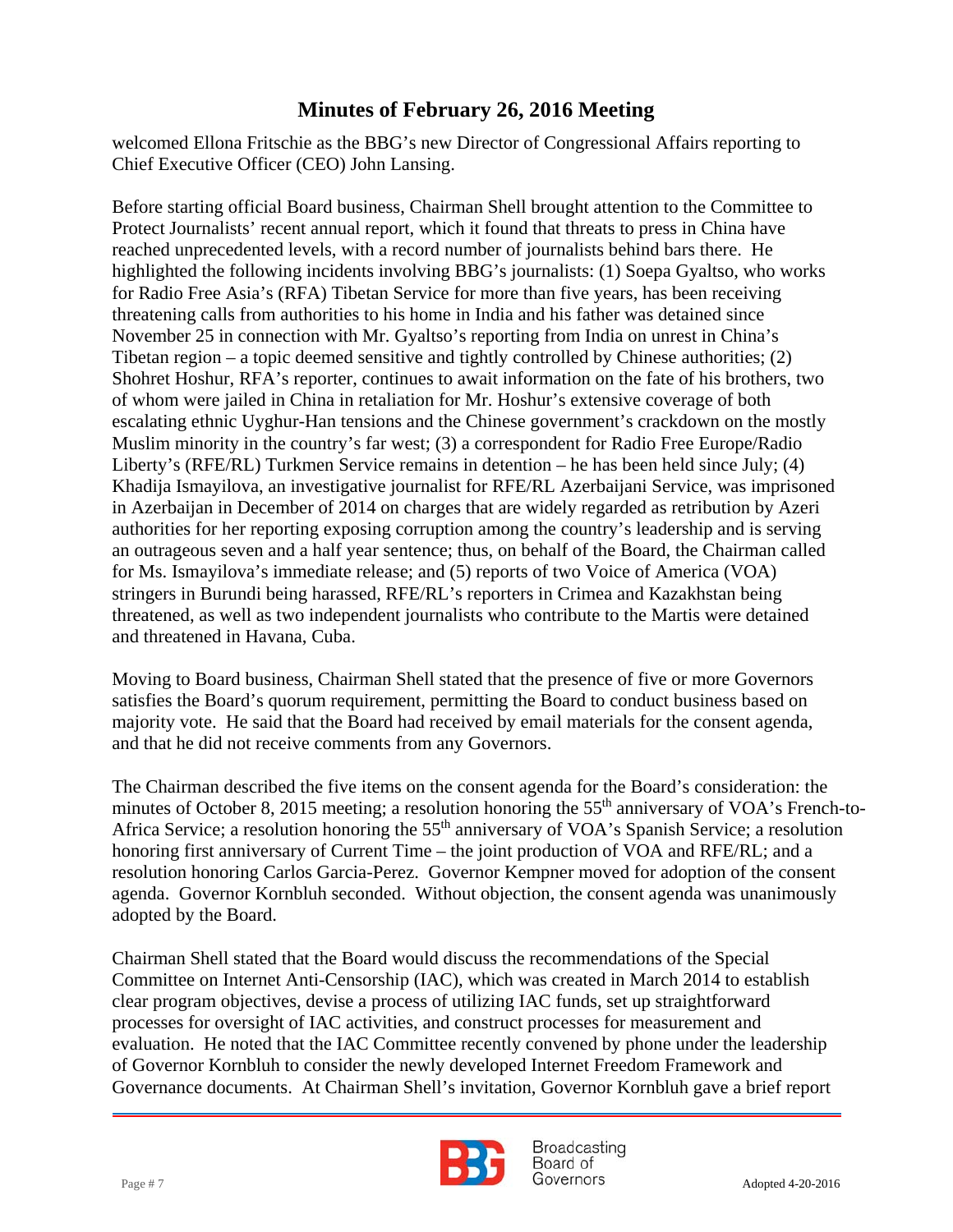Chairman Shell thanked Governor Kornbluh, CEO Lansing and the staff for their efforts. including a description of the key documents, and how their adoption would meet the goals of the Special Committee, setting forth a framework for sound governance of Internet Freedom Funds, and thereby also responsive to the Internet Freedom related recommendations from the Office of Inspector General's (OIG) report titled, "Audit of Radio Free Asia Expenditures."

At the Chairman's invitation, Governor Armstrong made a motion to adopt the Internet Freedom Framework and Governance documents and Governor Kempner seconded the motion. In addition, Governor Kornbluh made a motion to dissolve the Special Committee on Internet Anti-Censorship upon its final report to the plenary Board per the BBG By-Laws, and Governor Crocker seconded the motion. As a result, both motions were unanimously passed by the Board.

In accordance with the Board's prior protocol for allowing members of the public to speak at meetings, the Chairman invited Adam Clayton Powell III from University of Southern California, and Joseph Noonan of the Committee for U.S. International Broadcasting to address the Board for three minutes.

At Chairman Shell's request, BBG CEO Lansing began his report by recognizing the recipients of the 2015 David Burke Distinguished Journalism Awards and invited everyone to a reception after the Board meeting to present awards to those outstanding individuals. Mr. Lansing gave a report on his trip to Prague where he visited RFE/RL's headquarters, and to Kyiv where he met with government officials, U.S. Ambassador Geoffrey Pyatt, and RFE/RL and VOA correspondents at the bureau. He provided a summary of the November 17 hearing of the Senate Foreign Relations Committee titled, "Options for Reforming U.S. Overseas Broadcasting." In conclusion, Mr. Lansing highlighted the following internal and external outreach activities: October 20 Town Hall; brown bags with future BBG leaders, VOA Operations, digital media thought leaders, and others; visits to VOA language services; November 2 Public Diplomacy Council; and December 2 U.S. Advisory Commission on Public Diplomacy.

The Board then took a short recess and reconvened for a review of Radio Free Asia presented by President Libby Liu.

After the RFA review, Chairman Shell announced that the next Board meeting will be held in the Cohen Building (BBG headquarters) in Washington, D.C. on February 26, 2016. The Governors were encouraged to give input regarding other topics that they may like to see addressed at the next meeting.

In conclusion, the Chairman invited everyone to join the Board at 1 p.m. in the VOA Briefing Room for the presentation of the 2015 David Burke Distinguished Journalism Awards followed by a BBG-sponsored holiday reception.

The Broadcasting Board of Governors agreed to the following decision elements (all decisions were adopted by a unanimous vote unless otherwise indicated):



Broadcasting Board of Page # 8 Adopted 4-20-2016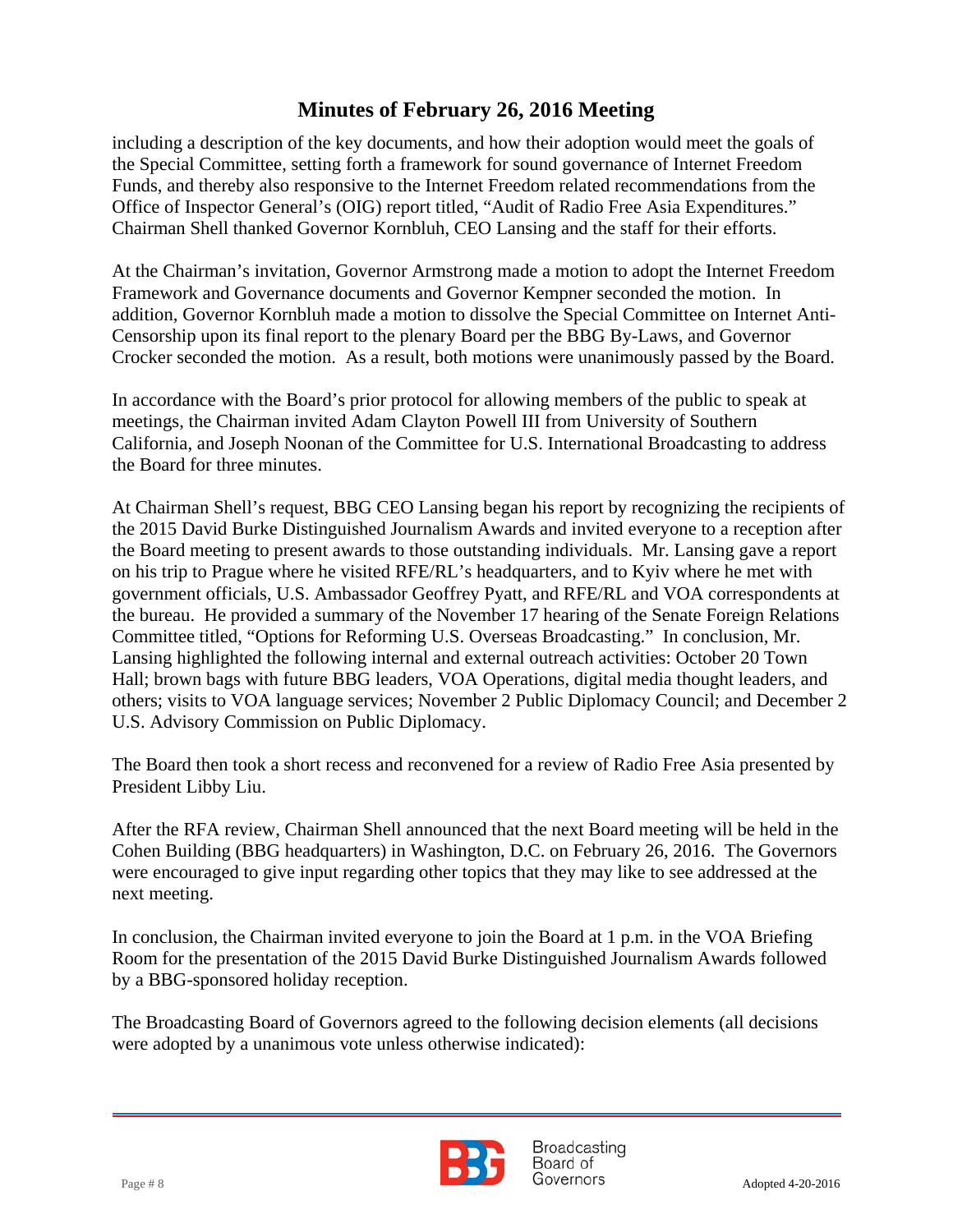- 1. Adoption of Minutes of October 8, 2015. The Board adopted the minutes of the October 8, 2015 meeting of the plenary Board as set forth in Attachment 2.
- 2. Resolution Honoring the 55<sup>th</sup> Anniversary of VOA's French-to-Africa Service. The Board adopted the resolution honoring the 55th anniversary of Voice of America's (VOA) French-to-Africa Service as set forth in Attachment 3.
- 3. Resolution Honoring the 55<sup>th</sup> Anniversary of VOA's Spanish Service. The Board adopted the resolution honoring the 55th anniversary of VOA's Spanish Service as set forth in Attachment 4.
- 4. Resolution Honoring the First Anniversary of Current Time The Joint Production of VOA and RFE/RL. The Board adopted the resolution honoring first anniversary of Current Time – the joint production of VOA and RFE/RL as set forth in Attachment 5.
- 5. Resolution Honoring Carlos Garcia-Pérez. The Board adopted the resolution honoring Carlos Garcia-Pérez as set forth in Attachment 6.
- 6. Internet Freedom. The Board adopted the Internet Freedom Framework and Governance documents as set forth in Attachments 7 and 8, respectively.
- 7. Dissolving the Special Committee on Internet Anti-Censorship. The Board unanimously approved dissolving the Special Committee on Internet Anti-Censorship.

#### Other Attendees:

The following persons were also present during all or part of the meeting: BBG CEO and Director John Lansing; Senior Advisor Rob Fallon; Interim General Counsel and Board Secretary David Kligerman; Director of Board Operations Oanh Tran; Jeffrey Trimble, IBB Deputy Director; Andre Mendes, IBB Director of the Office of Technology, Services, and Innovation; Kelu Chao, Acting Director of the Voice of America (VOA); Myroslava Gongadze, Chief of VOA Ukrainian Service; Maria "Malule" Gonzalez, Director of the Office of Cuba Broadcasting (OCB); Carlos Garcia-Perez, former OCB Director; Nenad Pejic, Interim Manager for Radio Free Europe/Radio Liberty (RFE/RL); Ben Herman, RFE/RL General Counsel; Christine Fetzko, RFE/RL Chief of Staff; Stephanie Schmidt, RFE/RL Acting Chief Financial Officer; Natalie Sedletsa, RFE/RL Kyiv-based correspondent; Libby Liu, President of Radio Free Asia (RFA); Brian Conniff, President of the Middle East Broadcasting Networks; Param Ponnudurai, RFA Vice President of Programming; Susan Lavery, RFA Executive Producer and Managing Director, SE Asia; Bay Fang, RFA Managing Director, NE Asia; Paul Eckert, RFA Director of English News; Catherine Antoine, RFA Managing Editor RFA Online; Lindsay Beck, Senior Program Manager, Open Technology Fund (OTF); Adam Lynn, Research Director, OTF; Rohit Mahajan, RFA Media Relations Manager; Elizabeth Henderson, RFA Director of Research, Training and Evaluation; Romesh Ratnesar, Chief of Staff for the Under Secretary for Public Diplomacy & Public Affairs; and Joshua Lipsky, Senior Advisor for BBG, Office of the Under Secretary for Public Diplomacy & Public Affairs.

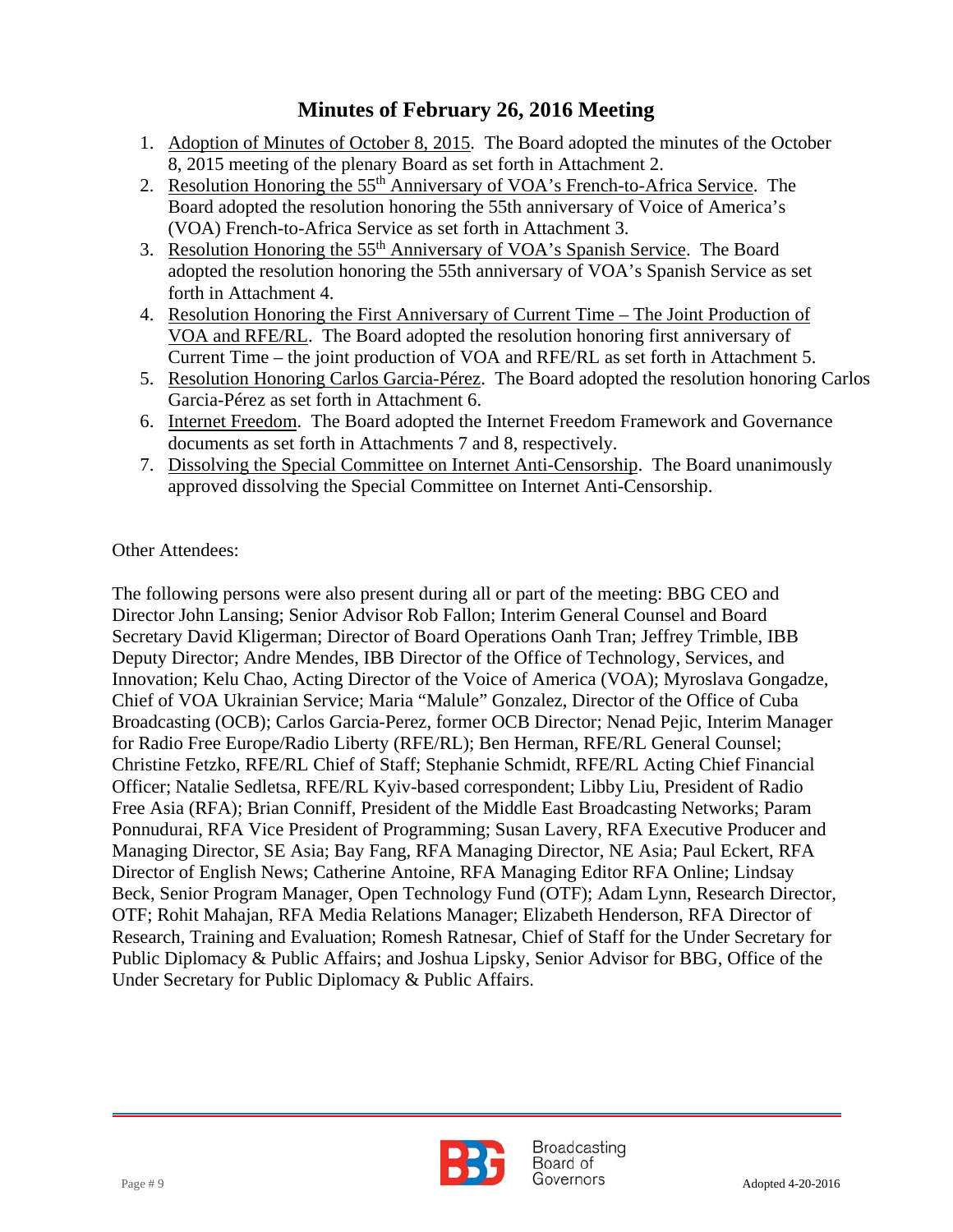Jeffrey Shell Chairman

Witnessed:

David Kligerman Interim Board Secretary

\_\_\_\_\_\_\_\_\_\_\_\_\_\_\_\_\_\_\_\_\_\_\_\_\_\_\_\_\_

\_\_\_\_\_\_\_\_\_\_\_\_\_\_\_\_\_\_\_\_\_\_\_\_\_\_\_\_\_

Attachments:

- 1. Agenda for December 16, 2015 Board Meeting
- 2. Minutes of October 8, 2015 Board Meeting
- 3. Resolution Honoring the 55<sup>th</sup> Anniversary of VOA's French-to-Africa Service
- 4. Resolution Honoring the 55<sup>th</sup> Anniversary of VOA's Spanish Service
- 5. Resolution Honoring First Anniversary of Current Time The Joint Production of VOA and RFE/RL
- 6. Resolution Honoring Carlos Garcia-Pérez
- 7. Internet Freedom Framework Document
- 8. Internet Freedom Governance Document

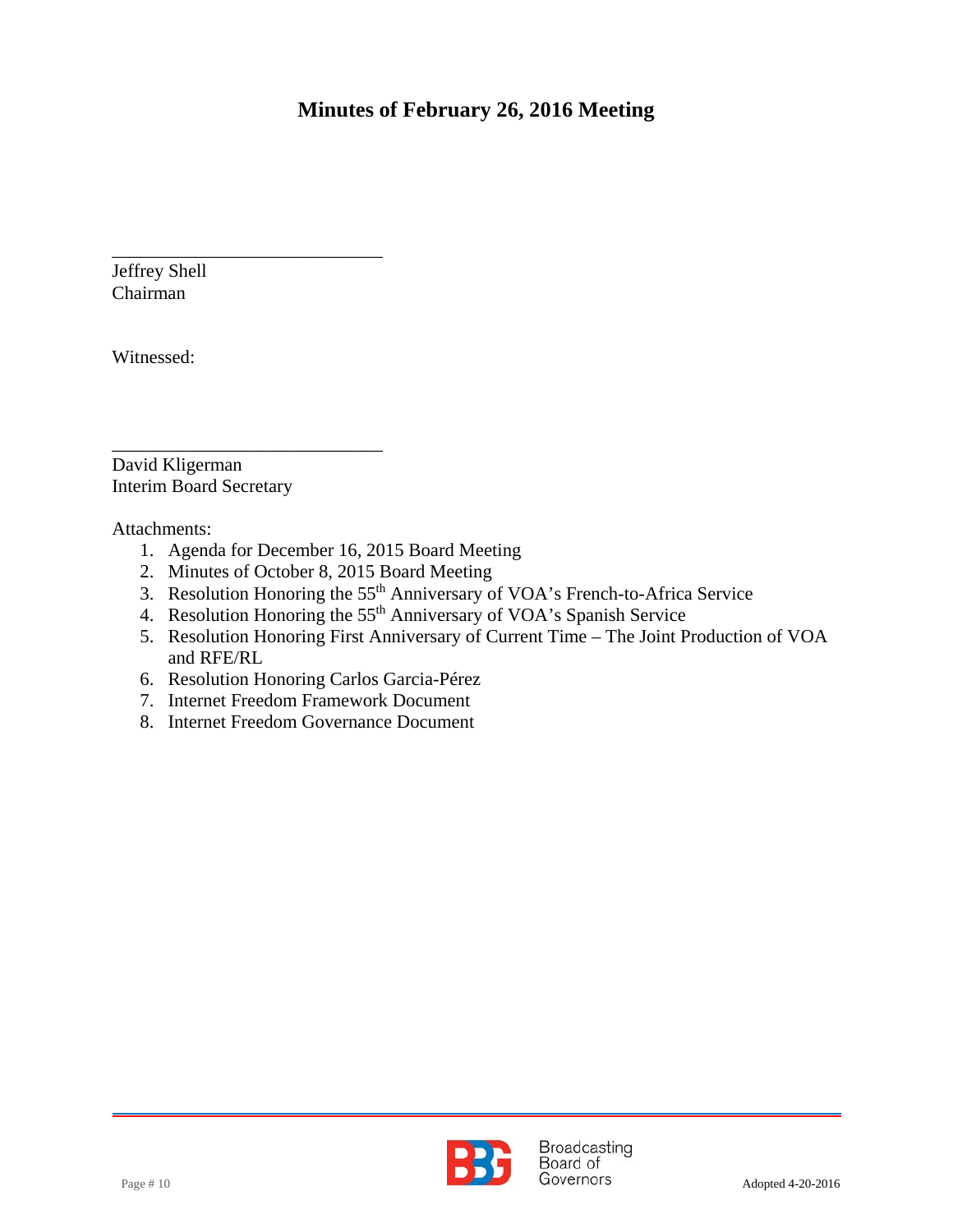### **ATTACHMENT 3**

### **RESOLUTION HONORING ALMIGDAD MOJALLI**

### **FEBRUARY 26, 2016**

WHEREAS, Almigdad Mojalli served as a freelance reporter in Yemen for the Voice of America from October 2015 through January 2016;

WHEREAS, Mr. Mojalli specialized in reporting on humanitarian, war and conflict issues and contributed to the *Integrated Regional Information Networks (IRIN) and The Telegraph*;

WHEREAS, Mr. Mojalli was a talented and committed journalist who risked his life during armed conflicts to cover humanitarian crises, expose human rights abuses, and provide unbiased reporting;

WHEREAS, Mr. Mojalli was committed to non-violent solutions and providing a voice for the most vulnerable members of society;

WHEREAS, Mr. Mojalli was a loving father and family man with seven dependents including a small son; and

WHEREAS, Mr. Mojalli gave his life so that others would have access to uncensored information.

NOW, THEREFORE, be it resolved that the Broadcasting Board of Governors hereby expresses its appreciation for Mr. Mojalli's courage and invaluable contributions in furthering the mission of the Voice of America.

BE IT FURTHER RESOLVED that an appropriate copy of this resolution be forwarded to the family of Almigdad Mojalli.